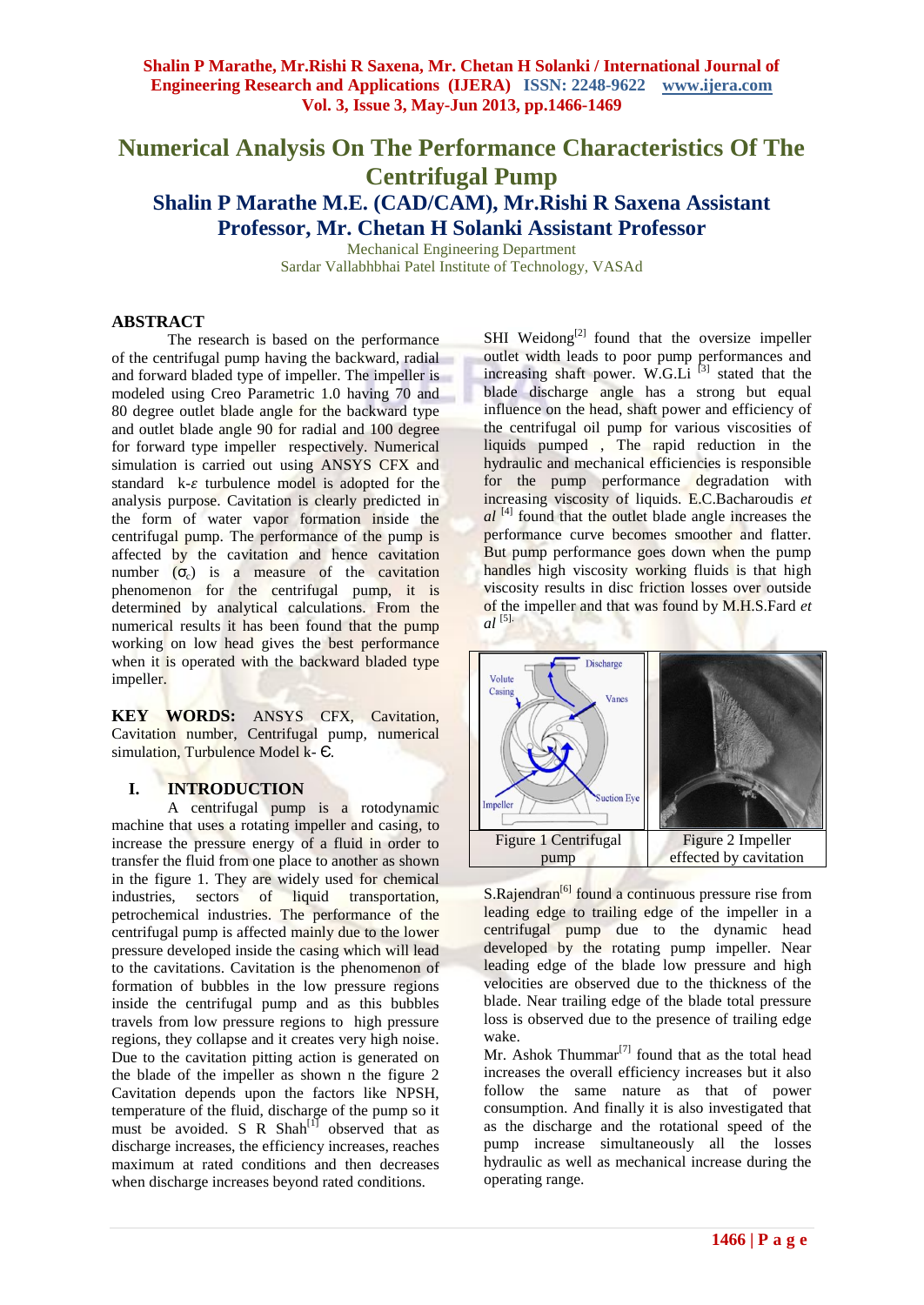**Shalin P Marathe, Mr.Rishi R Saxena, Mr. Chetan H Solanki / International Journal of Engineering Research and Applications (IJERA) ISSN: 2248-9622 www.ijera.com Vol. 3, Issue 3, May-Jun 2013, pp.1466-1469**

## **II. GEOMETRIC AND NUMERICAL MODELING**

Geometric modeling of the impeller having different blade angles and the casing are modeled in the modeling tool Creo Parametric. The figure 3 and 4 shows the Creo model of the Impeller and the casing





(a) 70 degree bladed impeller







(d) 100 degree bladed impeller Figure 6 Water vapor contour at 20 lps

of the centrifugal pump.

For reliable and long time efficient operation of the centrifugal pump, its behavior should be studied before putting it to the actual operation. ANSYS CFX is the simulation tool that is widely used to investigate the complex flows inside the centrifugal pump. The user can give the boundary condition close to real. For the simulation of the centrifugal pump the  $k - \varepsilon$  turbulence model is implemented in the CFX.





#### Figure 4 Creo model of casing

Auto mesh is used to mesh the model of the centrifugal pump. Figure 5 shows the meshed model of the centrifugal pump, it indicates that the tetrahedrons are used as



Figure 5 Meshed models of centrifugal pump the elements. The number of nodes and the elements generated are 77542 and 419333 respectively.

A steady state analysis is carried out taking 1 atmospheric as the reference pressure. The whole domain is given the rotation of 2900 rpm along the Z direction. Two fluids are selected in order to determine the formation of vapors inside the pump. At inlet and outlet pressure conditions are provided and the discharge of the pump is determined from the simulation. The K-epsilon model is selected because it is one of the most common [turbulence](http://www.cfd-online.com/Wiki/Turbulence_modeling)  [models](http://www.cfd-online.com/Wiki/Turbulence_modeling) and in the standard k-epsilon model the eddy viscosity is determined from a single turbulence length scale

### **III. NUMERICAL RESULTS AND DISCUSSIONS**

After the completion of the solver part of the simulation, results like pressure contours and the water vapor formation contours are generated for the 20 lps discharge, for all the configurations of the impellers. Figure 6 shows the formation of water vapor inside the centrifugal pump for 70, 80, 90, and 120 degree blade impeller. It is clear from the comparison that as the blade angle increase from the 70 degree to the 120 degree the formation of water vapor increases. So the impeller having 70 degree will be more preferable than the 80, 90 and 120 degree regarding the cavitation

Figure 7 shows the comparison of the stream line contours for the different blade configuration of the impeller. It indicates the turbulence generated inside the casing of the pump. As the angle is changed from 70 to 120 degree more turbulence is observed inside the pump casing. And high value of turbulence will lead to the low pressure zones and that will lead to the cavitations generation.

Figure 8 shows the pressure contour at 20 lps across the pump. Gradual increase from the inlet section to the outlet section were found in all the different configurations. But more low pressure zones were identified in the forward bladed pump compare to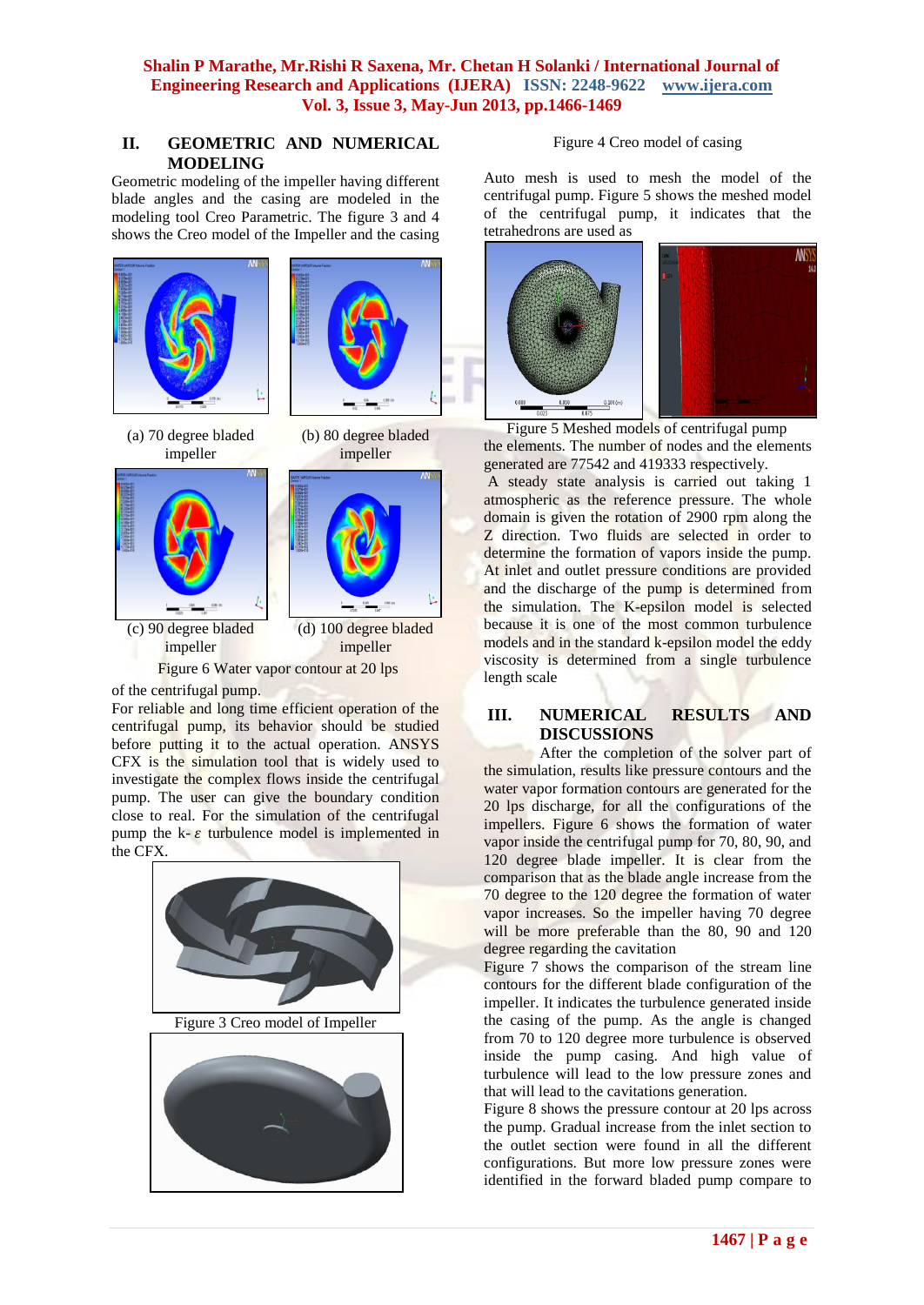#### **Shalin P Marathe, Mr.Rishi R Saxena, Mr. Chetan H Solanki / International Journal of Engineering Research and Applications (IJERA) ISSN: 2248-9622 www.ijera.com Vol. 3, Issue 3, May-Jun 2013, pp.1466-1469**

the 70 degree bladed impeller. And as the blade angle increases the area occupied by the low pressure zone increases.



(c) 90 degree bladed impeller

(d) 100 degree bladed impeller

predicted from the analysis as shown in the figure 9 (a) and figure (b), it shows the ideal results for the same. It shows the good agreement of the ideal results and the simulation results It indicates that as the exit blade angle increases the head and the discharge produced by the pump increases. Development of power inside the pump varies as the exit blade angle changes. Figure 10 (a) and (b) shows the power and discharge produced by the pump for different blade configuration. A fairly good matching is found between simulation results and ideal results. For higher exit blade angle, the power and discharge developed by the pump increases.



Figure 9 Head-Discharge characteristics of different blades

Cavitation Number shows indication of the cavitation for the centrifugal pump. Figure 11 shows the effect of discharge on Cavitation Number for the different blade configuration and it clearly indicates that as the exit blade angle increases the value of the Cavitation Number increases and that will lead to the cavitation.